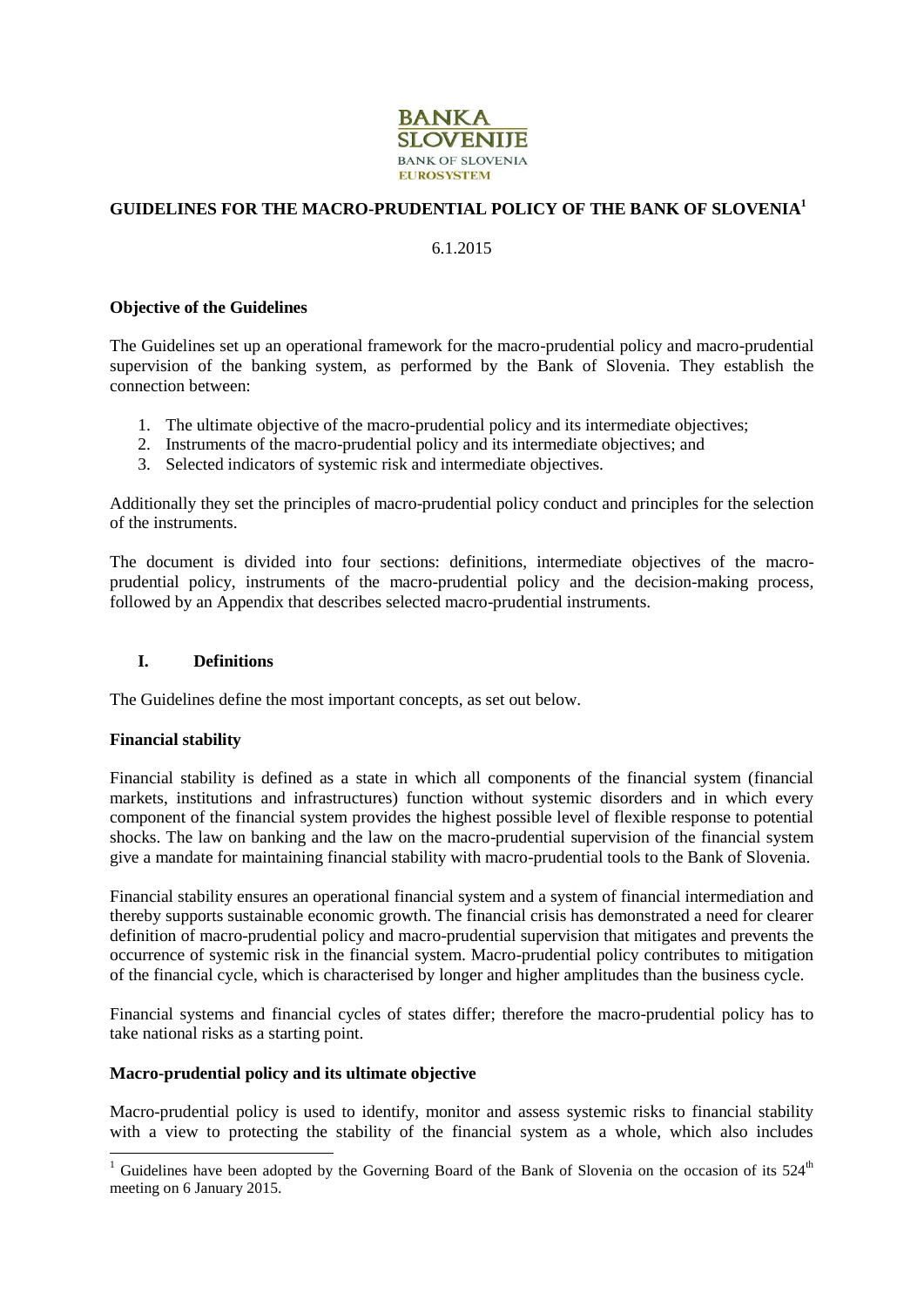enhancing the resilience of the financial system and preventing and reducing the accumulation of systemic risks to ensure that the financial sector makes a sustainable contribution to economic growth.

# **Systemic risk**

Systemic risk is defined as the risk of disruptions to the financial system which can have serious adverse effects on the functioning of the financial system and the real economy.

It is composed out of two components – structural and cyclical:

- The cyclical component refers to the distribution of risks in time, while the structural component refers to the distribution of risks across the financial system.
- The source of cyclical risks is the pro-cyclicality of the financial system, which is connected with reduced risk-aversion of financial institutions in periods of boom and excessive riskaversion in periods of economic decline. Sources of structural risks are risks of concentrated exposures, interconnectedness and size that can cause contagion across several institutions with similar types of exposures.
- Both dimensions of risk require specific responses of the macro-prudential policy. The cyclical component is best addressed through activation and release of buffers in accordance with variations in systemic risk over time. The structural component is based on individual institutions' contribution to the systemic risk.

# **II. Intermediate objectives of the macro-prudential policy**

The following intermediate objectives of the macro-prudential policy that operationalise its ultimate objective and assure improved transparency and accountability have been defined:

(a) Mitigate and prevent excessive credit growth and leverage;

(b) Mitigate and prevent excessive maturity mismatch and illiquidity;

- (c) Limit direct and indirect exposure concentrations;
- (d) Limit the systemic impact of misaligned incentives aimed at reducing moral hazard;

(e) Strengthen the resilience of financial infrastructures.

# **III. Instruments of the macro-prudential policy**

To pursue the intermediate objectives of the macro-prudential policy, the Bank of Slovenia will use instruments regulated in CRR and CRD IV, instruments that have been introduced into national legislation (a cap on the deposit interest rate and GLTDF), and other instruments recommended by the Financial Stability Committee in accordance with the Slovenian legislation (currently valid are the ZBan-1 and ZMbNFS, with the ZBan-2 foreseen for 2015) and based on the assessment of risks observed in the financial system. The list of the (potential) macro-prudential instruments is harmonised with the intermediate objectives pursued by the Bank of Slovenia.

The following instruments have been mapped to individual intermediate objectives:

(a) Mitigate and prevent excessive credit growth and leverage:

### - LTD cap;

- Countercyclical capital buffer;
- Sectoral capital requirements;
- Macro-prudential leverage ratio;
- Loan-to-value (LTV) requirements;
- Loan-to-income (LTI) requirements;

(b) Mitigate and prevent excessive maturity mismatch and illiquidity: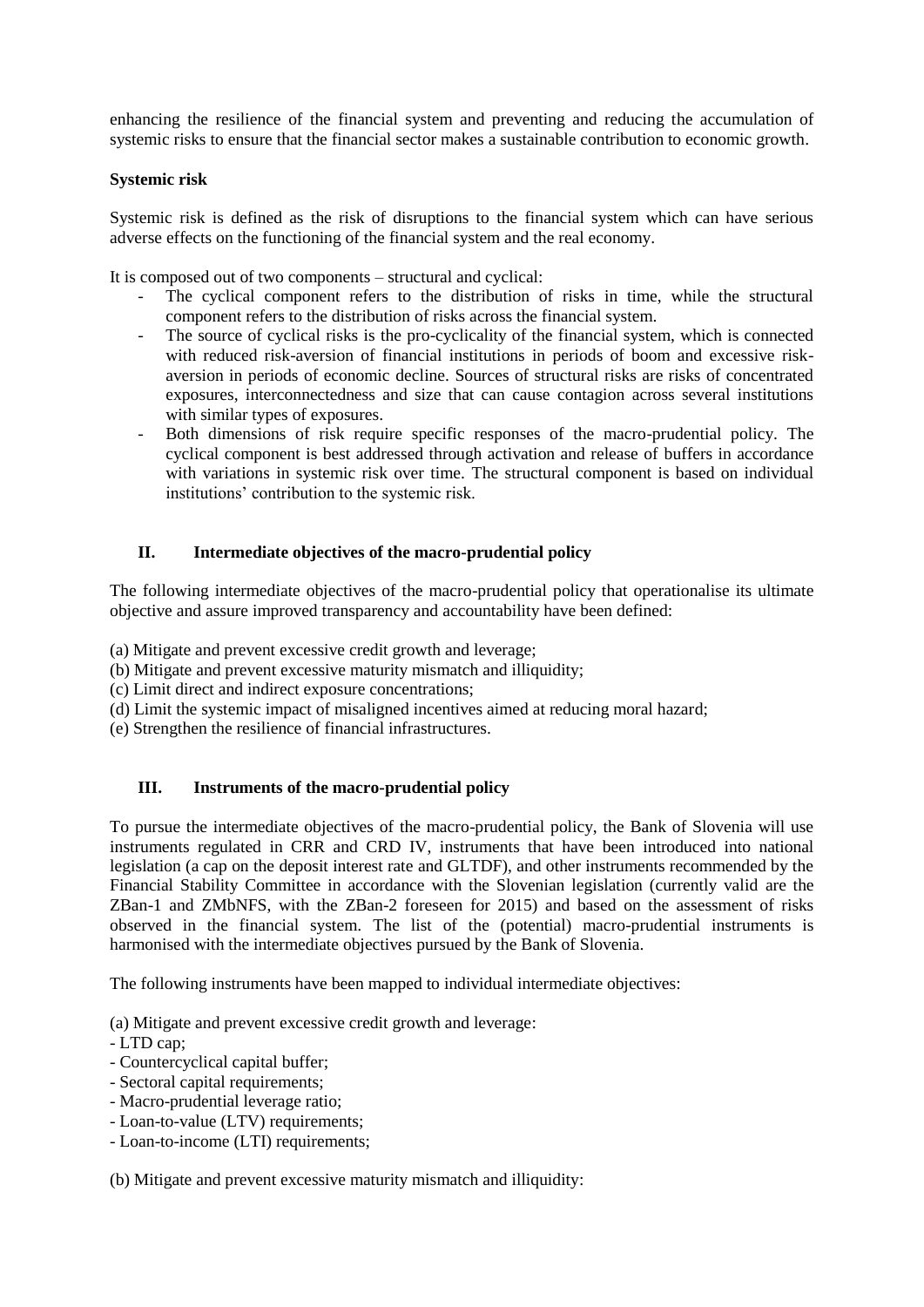- Gross loans to deposits flows (GLTDF) – implemented in June 2014;

- Macro-prudential adjustment to liquidity ratio (liquidity coverage ratio – LCR);

- Macro-prudential restrictions on funding sources (net stable funding ratio – NSFR);

- Macro-prudential unweighted limit to less stable funding (loan-to-deposit ratio);

(c) Limit direct and indirect exposure concentrations:

- Large exposure restrictions;

- Structural systemic risk buffer;

(d) Limit the systemic impact of misaligned incentives aimed at reducing moral hazard:

- Limitation of the excessive growth of deposit interest rates – implemented in February 2012;

- SIFI capital surcharges (O-SII);

(e) Strengthen the resilience of financial infrastructures:

- Structural systemic risk buffer;

- Increased disclosure.

The Bank of Slovenia is additionally responsible for the introduction of measures under Article 458 of the CRR.

In the event that additional intermediate objectives or instruments are needed, the list will be expanded accordingly. Selection of additional macro-prudential instruments will be based on their efficiency and effectiveness in addressing structural and cyclical risks in the financial system.

Since macro-prudential policy can only reduce the probability of the occurrence of future financial crisis but cannot eliminate them, it is crucial that crisis mechanisms are defined in advance.

The Bank of Slovenia is involved in the design and contributes to the national implementation of recovery and resolution regimes for banking and non-banking financial institutions and deposit guarantee schemes, where the macro-prudential view will also be considered.

### **IV. Decision-making process**

The decision-making process of the macro-prudential policy follows a four-step cycle (following ESRB):

- Identification and evaluation of systemic risks;
- Selection and calibration of the macro-prudential instrument;
- Implementation of the macro-prudential instrument;
- Evaluation of the macro-prudential instrument.

# **A. Identification of risks**

Identification of systemic risks is already established and publically presented in regular publications (*Financial Stability Review* and *Stability of the Slovenian Banking System*). Top-down stress tests are used to identify systemic risks and their potential impact in the horizon of two to three years. This framework will be further enhanced with the establishment of the early warning system. The Bank of Slovenia regularly monitors the risk of contagion and has developed a system of identification of systemically important banks. The development of systemic risk is monitored by means of a predetermined suite of indicators, which will be expanded further with the operationalisation of macro-prudential instruments, within the framework of meeting individual intermediate objectives and for guiding decisions in relation to the introduction, deactivation and calibration of macroeconomic instruments.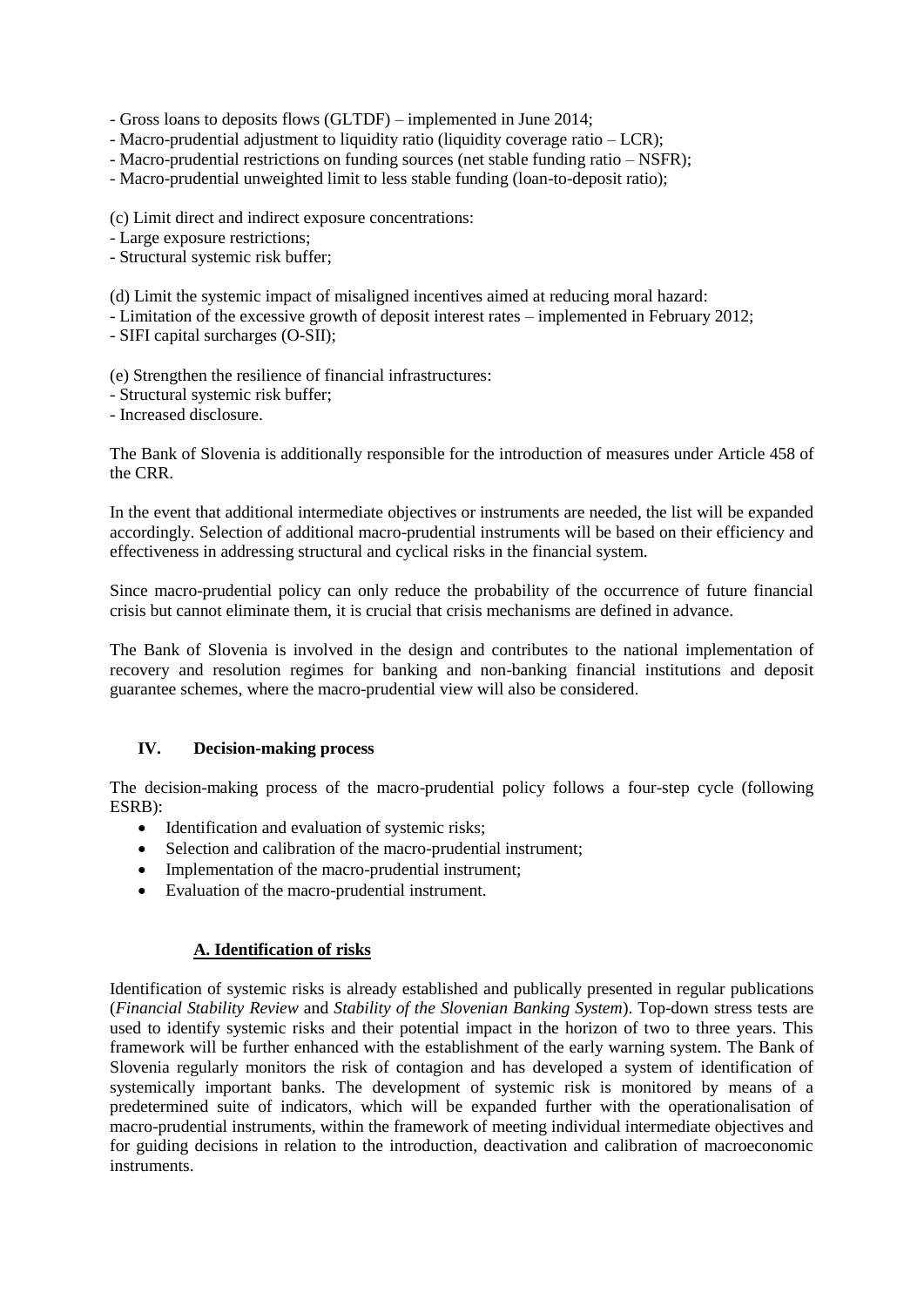Table: List of possible indicators monitored by BoS linked to intermediate objectives.



The list of indicators will expand in parallel with the development and implementation of the macroprudential instruments. The Bank of Slovenia will not publish the thresholds for individual indicators considered in the decision to activate or release the instrument or used in its calibration.

### **B. Principles of selection and calibration of the macro-prudential instruments**

Selection and calibration of instruments will be based on the following principles:

- 1) **Effectiveness** in reducing or eliminating market failures and their contribution to the ultimate and intermediate objectives of the macro-prudential policy.
- 2) **Efficiency**. Capability of achieving ultimate and intermediate goals with minimum costs and minimum side-effects.
- 3) **Proportionality**. The burden on individual institutions should be in line with their contribution to the systemic risk.
- 4) **Straightforwardness and simplicity** in the definition of the instrument, its requirements and external communication in order to achieve better understanding of instruments, their functioning and objectives.
- 5) **Avoiding regulatory arbitrage** in both the definition and selection of the instrument. The goal is achieved through cooperation with other macro-prudential authorities within or outside Slovenia or with simultaneous use of several instruments.
- 6) **Avoiding negative cross-border spill-overs**. Negative cross-border spill-overs will be considered in the process of the selection of the instrument and minimised.
- 7) **National specifics**. Selection and calibration of the instrument will take into account the ESRB guidelines, characteristics of the Slovenian banking system and conditions in the financial and banking system.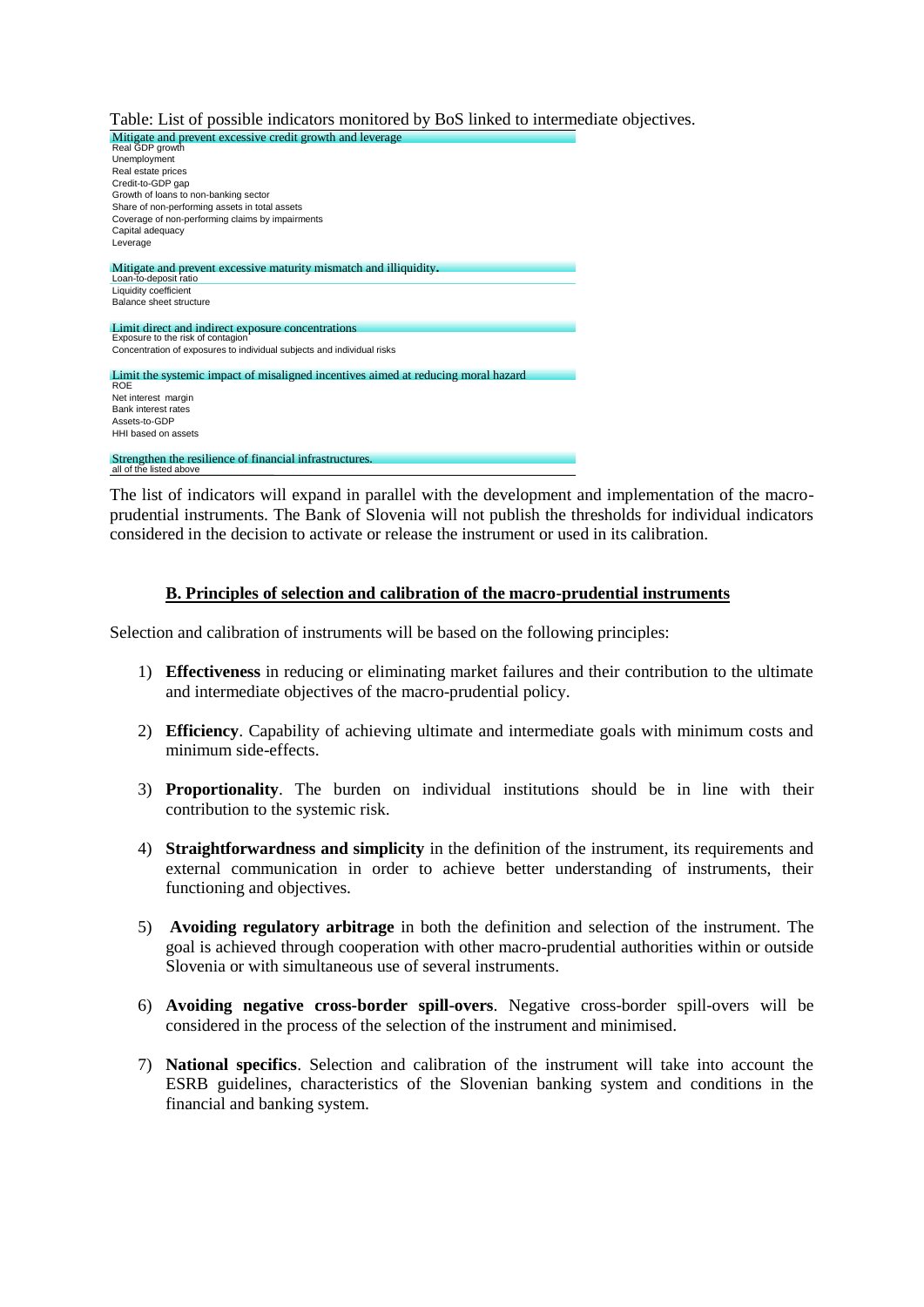# **C. Implementation and principles of the functioning of the macro-prudential policy**

The following principles will be pursued:

1) **Independence of the macro-prudential policy**. The costs of the macro-prudential policy are more easily measurable than its benefits. Therefore independence has to be assured in order to prevent the prevalence of short-term over long-term benefits. The macro-prudential policy is often under pressure not to tighten requirements during an upturn and ease them in a downturn. Therefore independence – and this also to preserve credibility – has to be assured from outside pressures (fiscal policy and financial institutions) as well as inside the Bank of Slovenia (from monetary and micro-prudential policy).

Monetary, micro-prudential and macro-prudential policies are tightly interconnected, as emphasised by the ESRB (ASC). This is especially true for the last two, as their instruments and indicators often overlap. However, macro-prudential policy, like monetary policy, requires a macroeconomic approach that focuses on the whole financial system, not only on individual institutions. Stability of the financial system is more important than the stability of an individual institution, so the macro concerns should override the micro ones, though necessarily taking into account micro-prudential considerations. Macro-prudential and monetary policies also interact. Due to the creation of the monetary and the banking union and mismatch between business and financial cycles in individual member states, macroprudential policy becomes an extremely important tool for mitigation of imbalances at the country level.

- 2) **Transparency** improves the understanding of the macro-prudential policy by the financial sector and among the general public. Timely publication of macro-prudential decisions is needed unless such publication could have a disruptive effect on financial stability.
- 3) **Accountability**. The law on the macro-prudential supervision of the financial system established the Bank of Slovenia's mandate for the conduct of the macro-prudential policy. The Bank of Slovenia will pursue its ultimate objective (with the help of intermediate objectives) by activating and deactivating macro-prudential instruments, taking into account indicators and other tools, in a transparent manner.
- 4) **Avoiding inaction bias**. Explicit formulation of the ultimate and intermediate objectives and the objective or objectives of each individual instrument should assure timely introduction and accommodation of the tools of the macro-prudential policy to the changes in the financial system and risks. That is how macro-prudential policy can avoid both inaction as well as action bias. It should be noted, however, that the former of these is the more important, since the costs of financial crises normally surpass the potential loss of income and product caused by the introduction of macro-prudential measures.
- 5) **Guided discretion**. Due to the wide spectrum of effects and the fact that it is still under development, the macro-prudential policy cannot be entirely based on rules. Additionally, the transmission mechanism of macro-prudential instruments has not been fully explored, due to lack of experience with most of the instruments. Thorough reflection regarding selection, calibration, activation and deactivation of macro-prudential instruments that takes into account wider aspects of economic environment and risks is needed. Therefore macro-prudential policy requires discretion regarding introduction, deactivation and calibration of macroprudential instruments.
- 6) **Flexibility**. Macro-prudential policy should have a sufficient range of instruments available to be introduced in order to mitigate or prevent the development of systemic risks. Additionally it should be able to introduce one or several appropriate instruments and to introduce them whenever it is necessary.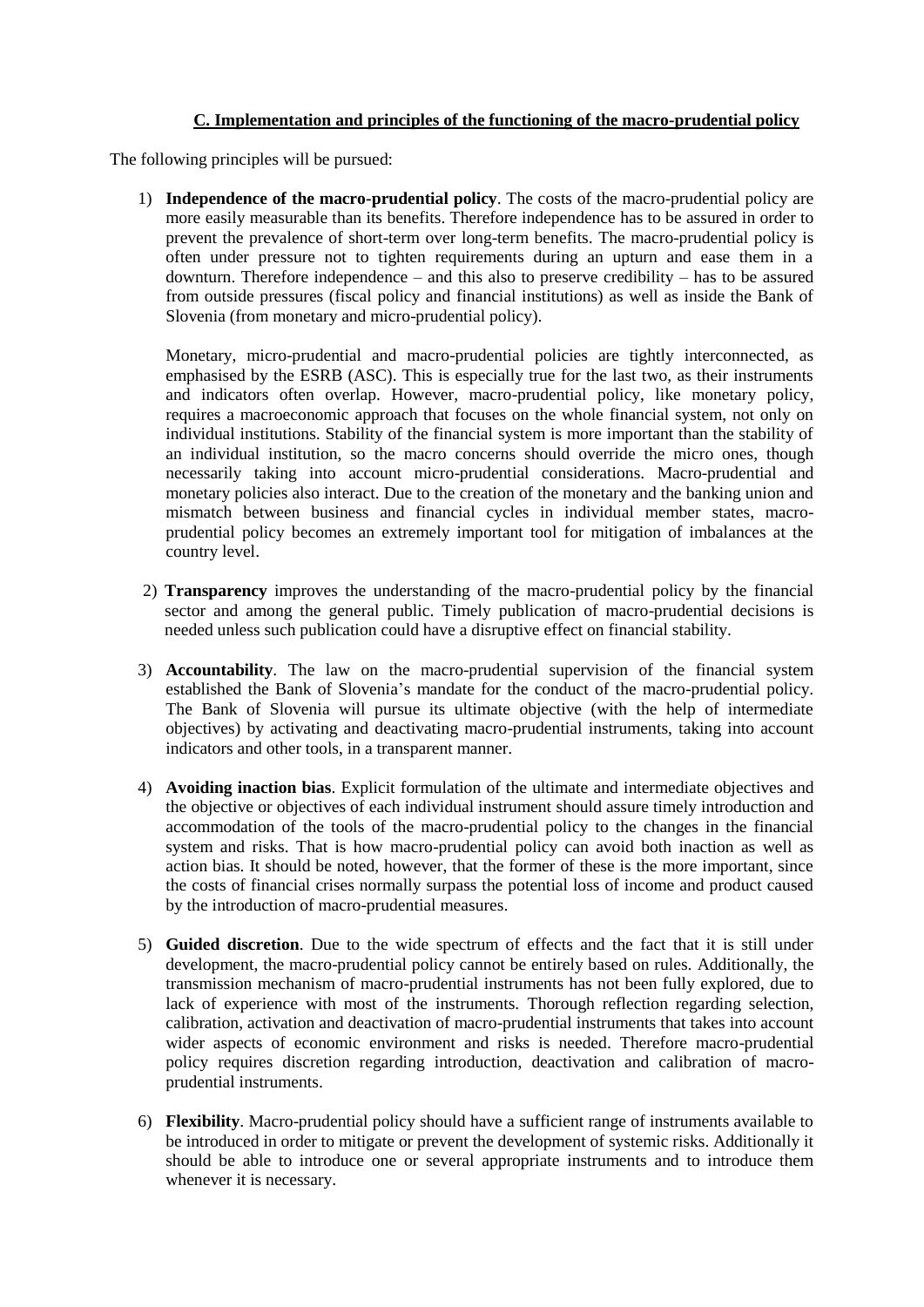- 7) **Legal framework**. An adequate legal framework is required in order to assure timely introduction and control over the introduced macro-prudential instruments.
- 8) **Coordination**. The efficiency of the macro-prudential policy strongly depends on coordination with micro-prudential and monetary policy, other supervisory institutions both within and outside Slovenia, and European institutions and authorities (the ECB, ESRB, SSM, EBA and EC).

# **D. Evaluation**

The Bank of Slovenia will follow two basic principles when evaluating macro-prudential instruments used:

- 1) **Examination of the transmission mechanism**. The Bank of Slovenia will study the transmission mechanism of the instruments in order to better understand their impact and assure better selection and more precise calibration of the instruments.
- 2) **Periodical evaluation of objectives and instruments**. The Bank of Slovenia will regularly evaluate the appropriateness of intermediate objectives of the macro-prudential policy, structural conditions in the financial system and development of new types of systemic risk. There will be a regular review of the effectiveness and efficiency of macro-prudential instruments in meeting the ultimate and intermediate objectives of macro-prudential policy, and regular adjustments to the suite of intermediate objectives and macro-prudential instruments when necessary, particular in the event of new risks to financial stability arising that cannot be satisfactorily managed within the existing framework.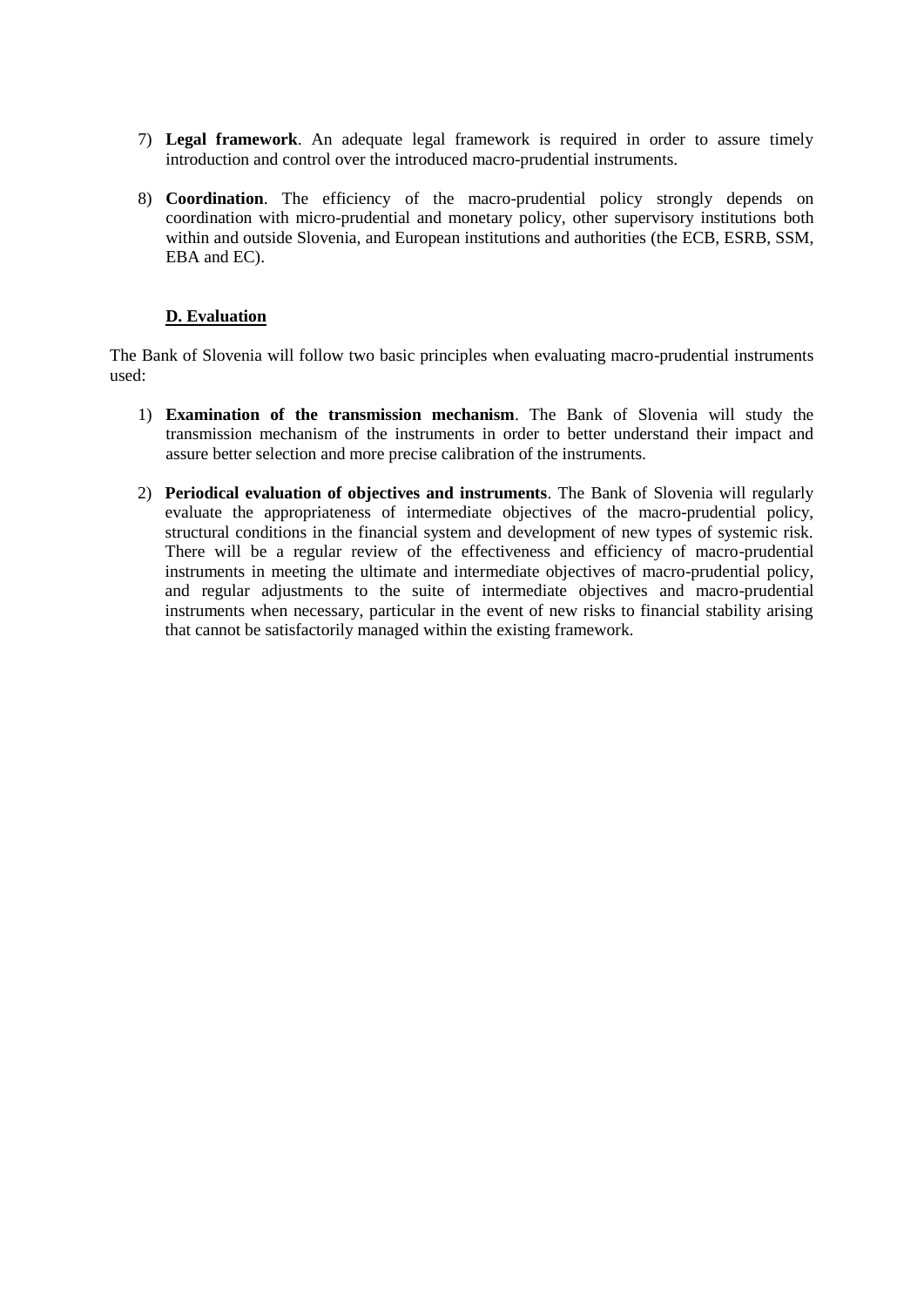#### **Sources:**

European Systemic Risk Board, *ESRB Handbook on Operationalising Macro-prudential Policy in the Banking Sector*, March 2014.

European Systemic Risk Board, Recommendation of the ESRB of 22 December 2011 on the macroprudential mandate of national authorities (ESRB/2011/3).

European Systemic Risk Board, Recommendation of the ESRB of 4 April 2013 on intermediate objectives and instruments of macro-prudential policy (ESRB/2013/1).

European Systemic Risk Board, Reports of the ASC #5, "Allocating macro-prudential powers", August 2014.

BIS, Committee on the Global Financial System, *Operationalising the Selection and Application of Macroprudential Instruments*, CGFS Publications, No. 48, December 2012.

IMF, *Macroprudential Policy: An Organizing Framework*, March 2011.

Law on macro-prudential supervision of the financial system (*Zakon o makrobonitetnem nadzoru finančnega sistema* (ZMbNFS)), *Uradni list Republike Slovenije* 100/13, 6 December 2013.

Law on banking, draft (*Zakon o bančništvu, osnutek* (ZBan-2))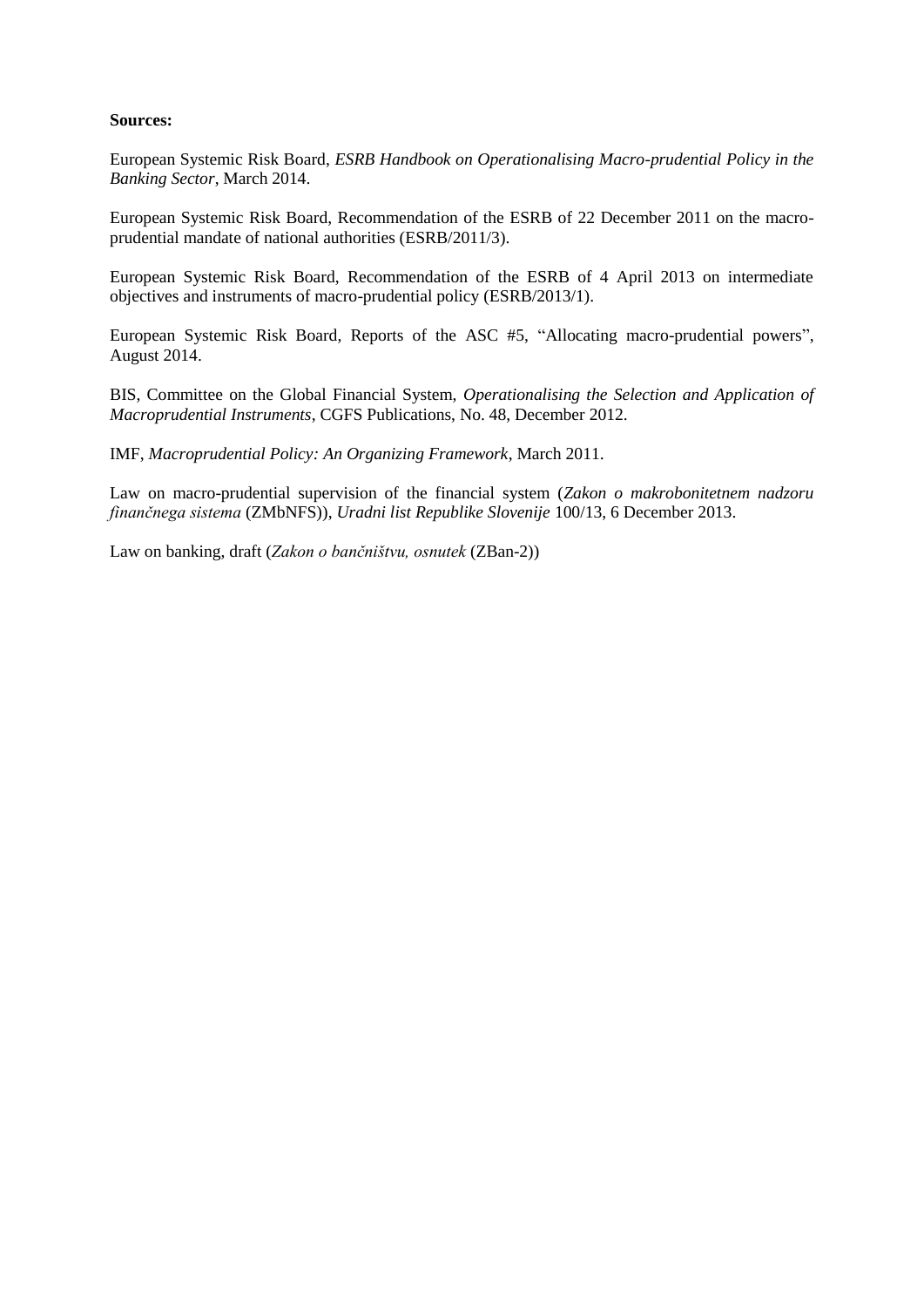# **APPENDIX 1: Description of individual macro-prudential instruments**

A description of the instruments of macro-prudential policy follows the preliminary list of possible measures to meet individual intermediate objectives as illustrated in the Table. There is no direct link between the order of the instruments and the priority of their implementation in the event of a threat to the intermediate objectives of macro-prudential policy being met because of the realisation of systemic risks.

## **Countercyclical capital buffer**

The countercyclical capital buffer rate as regulated by Article 130 of the CRD may be increased or reduced (countercyclically) in accordance with the variation in systemic risk over time. The purpose of the instrument is to protect the banking system against potential losses when excessive growth in lending is linked to an increase in risks in the system as a whole, which directly increases the resilience of the banking system. Furthermore the countercyclical capital buffer indirectly contributes to a curb on the expansive phase of the credit cycle by reducing the supply of loans or increasing the cost of lending. The relaxation of the buffer (at the reversal of the credit cycle) mitigates the risk of the supply of loans being limited by regulatory capital requirements. The capital buffer rate may range from 0% to 2.5% of risk-weighted assets, and may exceptionally be higher. The primary criterion for setting the buffer rate is the credit-to-GDP gap. However, other relevant indicators (growth in total lending, growth in bank lending, property prices, etc.) are also of significance, given their specific economic attributes. The buffer can be optionally introduced as of January 2014, and is mandatory as of 2016.

### **Sectoral capital requirements**

Sectoral capital requirements are a tool that is used when the micro-prudential requirements of systemic risk are not captured to a sufficient extent. They are pitched at a specific sector or class of financial asset, although the current legal framework mainly limits them to the real estate sector (with the exception of measures under Pillar II and Article 458 of the CRR). In accordance with Article 124 of the CRR, for exposures secured by mortgages on real estate competent authorities may, having regard to financial stability, set a higher risk weight or stricter criteria in terms of exposure treatment than for those secured in full. In accordance with Article 164 of the CRR, for exposures secured by real estate competent authorities may, with the objective of ensuring financial stability, set higher minimum values for the exposure-weighted average loss given default (LGD). Under Pillar II (Article 103 of the CRD), the competent authority may request banks with a similar risk profile to apply higher risk weights or higher minimum LGDs. Furthermore, Article 458 of the CRR provides for the possibility of setting higher risk weights in the event of real estate bubbles. Other sectoral measures include certain instruments presented below (LTV, LTI). An increase in the capital requirements for a specific sector alters the relative prices/costs, thereby reducing growth in lending to the targeted sector. The measure additionally encourages banks to reduce exposures to the specific sector. Risk build-up can be identified on the basis of lending data itemised by sector (e.g. the sectoral credit-to-GDP gap, the stock of mortgages, real estate prices).

### **Macro-prudential leverage**

Leverage is defined as the ratio of a bank's equity to its total (non-risk-weighted) assets (Article 429 of the CRR). For the needs of macro-prudential policy leverage may be used as an additional static instrument or a dynamic instrument. The advantage of the instrument is its simplicity and transparency. Its use can be based solely on national law. The transmission mechanism is similar to that for risk-weighted capital requirements. The introduction of the instrument brings an increase in the price of lending, and a decline in the amount of lending approved. Alternatively, leverage can also act as one of the indicators of systemic risk.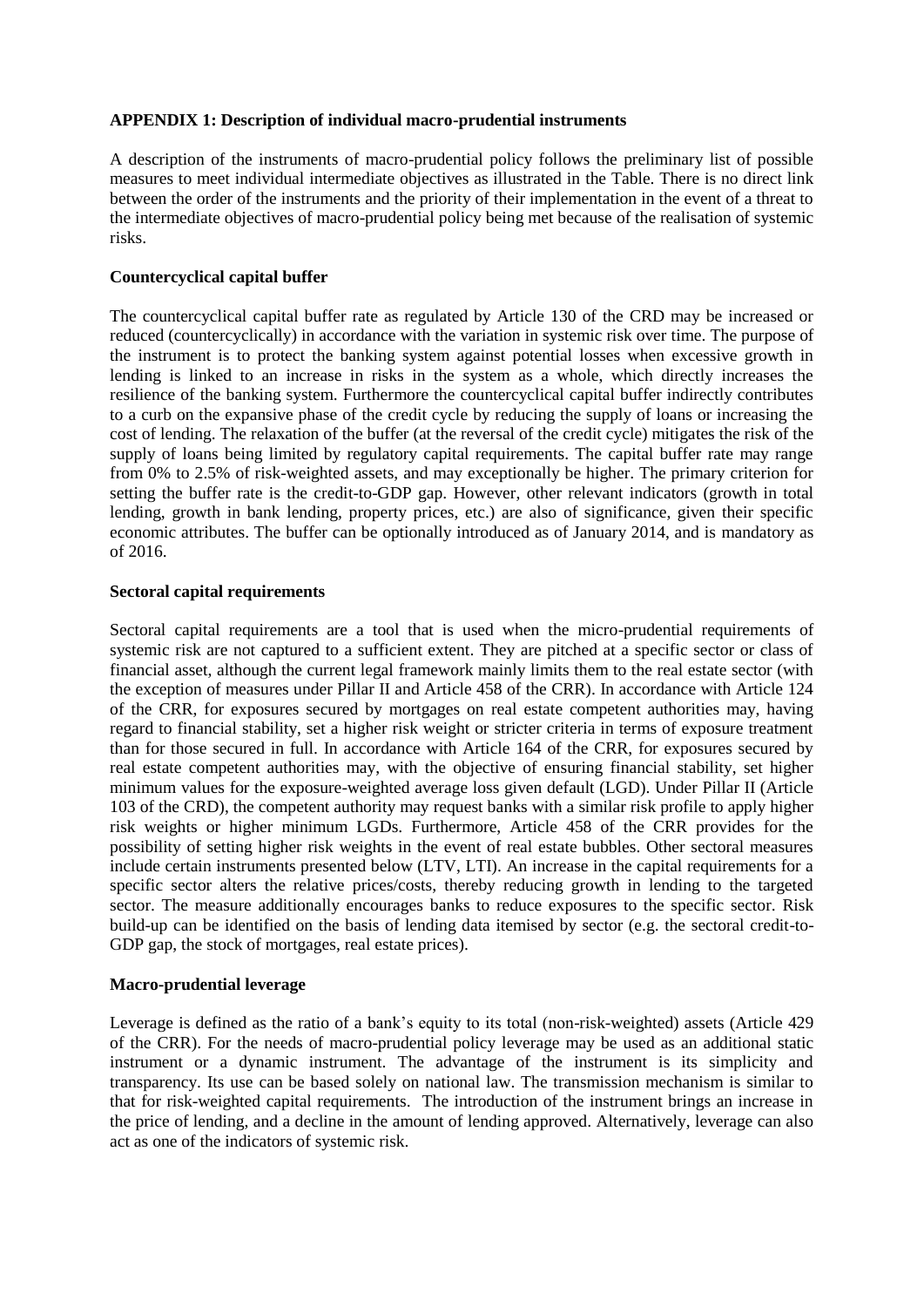## **Required LTV ratio and required LTI ratio**

The required loan-to-value (LTV) ratio represents the maximum loan value relative to pledged collateral (e.g. residential real estate), while the required loan-to-income (LTI) ratio represents the maximum cost of servicing debt relative to available income. The objectives of the measures are to boost the credit cycle and to increase the resilience of financial institutions. A stricter LTV ratio reduces the amplitude of the credit cycle and improves the resilience of the banking system, as eventual losses given default are lower. A lower LTI ratio reduces the probability of default. The instrument is usually used statically, but it can also vary over time. Articles 125, 126 and 129 of the CRR, or measures under Pillar II, can act as the legal framework at EU level for the use of the instruments that are otherwise exclusively regulated by national law.

### **Restriction of the pace of reduction in the GLTDF**

The instrument defines minimum requirements for the ratio of the annual change in the stock of loans to the non-banking sector before impairments to the annual change in the stock of deposits by the nonbanking sector (gross loans to deposits flows or GLTDF). The purpose of the instrument is to slow the pace of the reduction in the LTD ratio, to help stabilise the structure of the banking system's funding and to reduce systemic liquidity risk in funding. The instrument is pitched at the gradual reduction of the LTD, which should primarily be based on growth in deposits by the non-banking sector and not on a contraction in lending. The measure was introduced on the basis of national legislation (the ZBan-1).

#### **Macro-prudential adjustments to liquidity ratio (liquidity coverage ratio or LCR)**

Article 412 of the CRR requires institutions to hold liquid assets whose total value covers liquidity outflows minus liquidity inflows under stress conditions. Institutions thus maintain sufficient levels of liquidity buffers to cover sudden outflows of liquidity in highly stressed conditions for a period of thirty days. The ratio will be introduced gradually between 2015 and 2018. The primary intermediate objective is to reduce excessive mismatching in the maturity structure of assets and liabilities and funding risk.

The macro-prudential measure can be implemented in the form of an addition, or other macroprudential adjustments of the instrument. The measures can be pitched at specific bank groups, or the banking sector as a whole. An increase in the ratio is reasonable in periods of excess liquidity (in a situation of disproportionately high values of assets used as collateral, low volatility and low interest rate spreads). The required value of the ratio can be increased gradually or in a single step. The banks meet these liquidity requirements by increasing the maturity of funding or investing in liquid assets. To avoid procyclicality banks should have the possibility of relaxing the ratio during periods of liquidity difficulties. Bank balance sheet figures and economic indicators could act as triggers for an increase of the ratio, while the triggers for a relaxation of the restrictions could include large changes in volume and interest rates on the interbank market, and the use and availability of collateral. Certain indicators could overlap with those related to time-variable capital instruments.

The legal basis for introduction at the EU level consists of measures under Pillar II (for institutions with similar risk profiles) and Article 458 of the CRR, while the instrument can also be applied on the basis of national legislation.

#### **Macro-prudential restrictions on funding (NSFR)**

The net stable funding ratio or NSFR (the ratio of the available stable funding to the requisite stable funding) sets the lower limit for the amount of long-term funding that banks hold as a counterweight to less-liquid assets. Its general definition, at present solely for reporting purposes, is given in Article 413 of the CRR.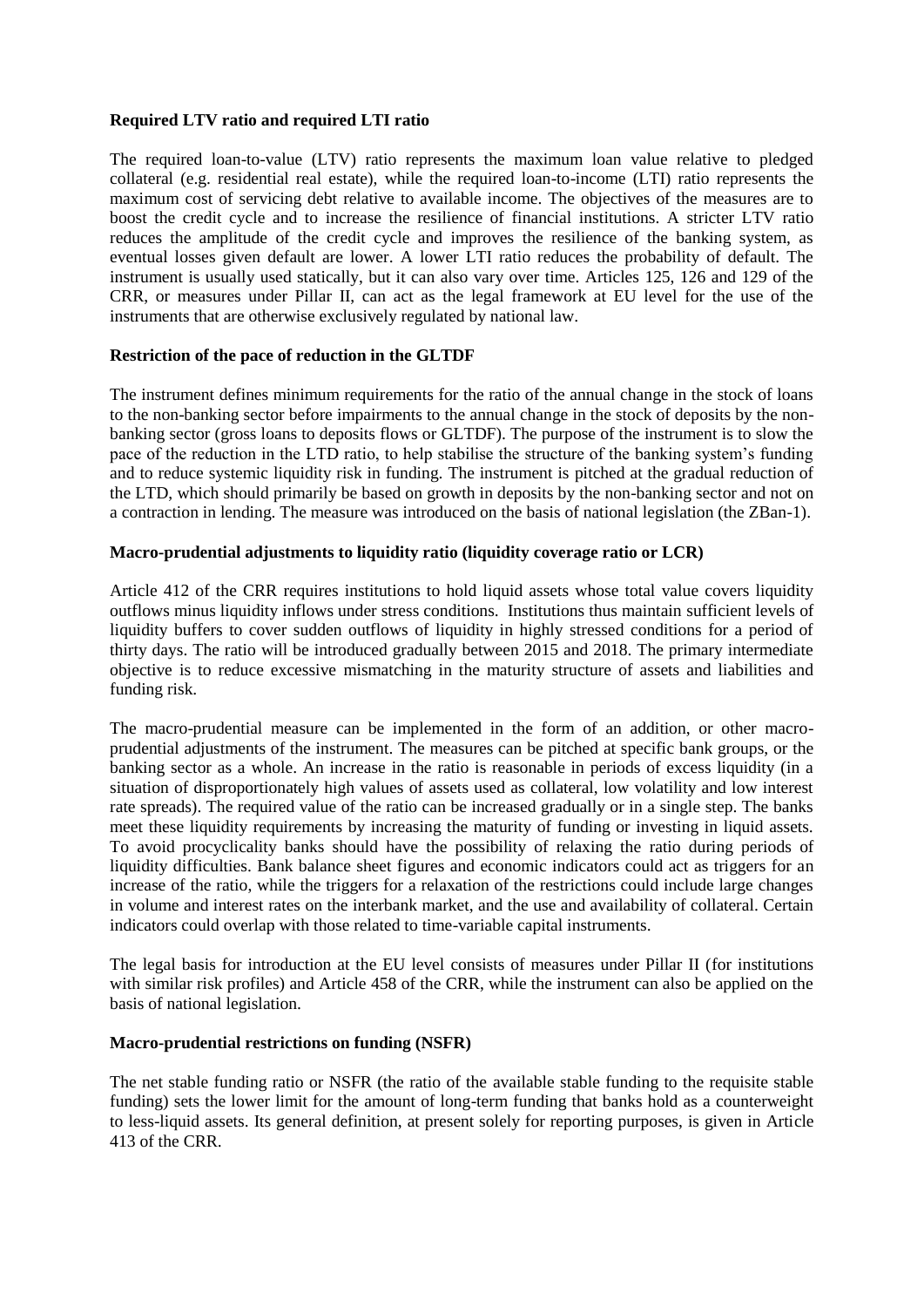Like the LCR, the indicator can be used for macro-prudential purposes as a time-variable addition to the minimum value for the ratio. Tightening and relaxing the allowed mismatching between assets and liabilities in various parts of the financial cycle can help to reduce the amplitude of the credit cycle.

The use of the instrument is allowed on the basis of national legislation, while the basis in EU law comprises the measures under Pillar II and Article 458 of the CRR.

## **Additional liquidity requirements**

Before the final introduction and harmonisation of liquidity instruments (LCR, NSFR) at EU level, the Member States have the option of using national liquidity requirements to limit systemic liquidity risk such as liquidity ratios defined within the framework of national legislation, and the use of an instrument under Pillar II (Articles 103, 104 and 105 of the CRD IV).

### **Macro-prudential unweighted limit on less-stable funding (LTD ratio)**

The macro-prudential unweighted limit on less-stable funding is defined as a maximum required LTD ratio. In addition to deposits, the denominator may also include other stable funding, while the numerator may be expanded to other non-liquid assets that have similar attributes to loans. The maximum value of the ratio can vary over time, as in the case of the NSFR. In this case the measure is also suited to the management of cyclical risks. The measure is left to national discretion, while it can also be applied to a group of institutions with similar risk profiles within the framework of Pillar II (Article 103 of the CRD IV). The objective of the measure is to prevent excessive reliance on shortterm wholesale funding, which on the other hand leads to excessive growth in loans and leverage. It can also contribute to an improvement in the liquidity position of the banks.

# **Large exposure restrictions**

The CRD defines a large exposure as an exposure to a person or group of connected clients that is equal to or greater than 10% of own funds (Article 392). Credit institutions and investment companies may not accept an exposure to any person or group of connected clients that exceeds 25% of their own funds (capital) (Article 395).

The CRD envisages Member States' right of discretion in the treatment of certain exposure classes (e.g. systemically important sectors) that are classed as particularly high-risk, which could create the conditions for macro-prudential intervention. Large exposure restrictions can mitigate concentration risk and reduce counterparty risk and the possibility of contagion (including for the shadow banking system). They also reduce financial institutions' sensitivity to general or sectoral shocks. Microprudential measures can be tightened to meet macro-prudential objectives on the basis of Pillar II or Article 458 of the CRD. The Bank of Slovenia is already using this measure on the basis of the ZBan-1.

# **Limits on deposit rates**

It is reasonable to impose limits on deposit rates in a situation when banks are increasingly competing for deposits by the non-banking sector by raising deposit rates, which does not lead to an increase in the overall stock of deposits but merely to deposit-switching between banks and a rise in their funding costs. The measure can contribute to a fall in interest rates and to the narrowing of their dispersal across the different maturity intervals. The Bank of Slovenia introduced this measure in March 2012 on the basis of national legislation.

# **Capital buffers for systemically important financial institutions (OSII)**

As of January 2016 it will be possible to introduce mandatory additional capital buffers whose value can range from 0% to 2% (Article 131 of the CRD) for systemically important financial institutions